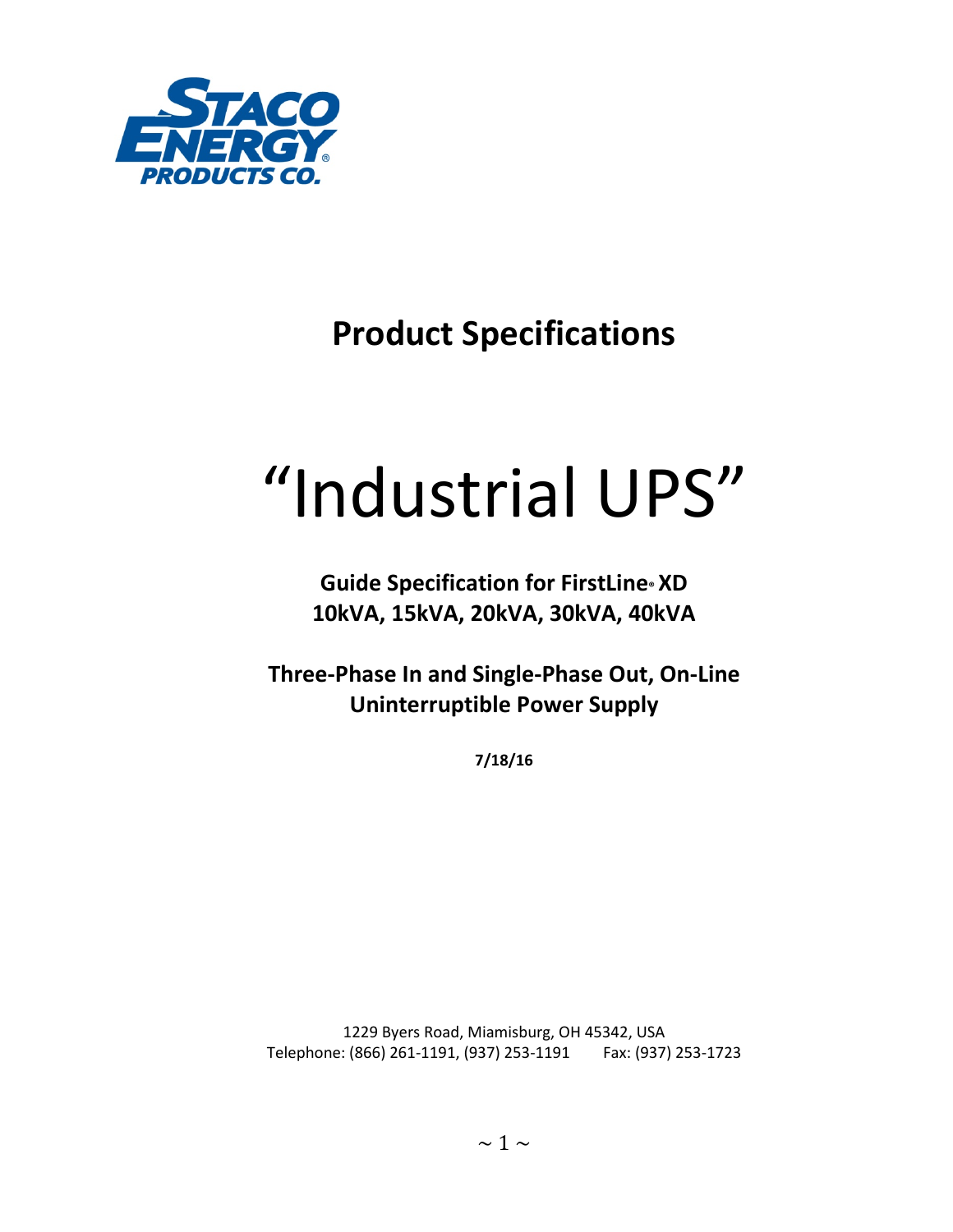#### **SECTION 1.0 SCOPE**

#### **1.1 Summary**

- A. This Specification defines the electrical and mechanical characteristics and requirements for the FirstLine XD Series UPS as manufactured by Staco Energy Products Co. located in Dayton, OH.
- B. The UPS shall be a continuous duty; three-phase input, single-phase output, uninterruptible power system, hereafter referred to as the UPS designed to operate with the building supply to provide conditioned power as well as power back up for the critical loads.
- C. The UPS shall use Adaptive Feed Cancellation (AFC) Technology that provides advanced control with AFC forward cancellation circuit for low harmonic distortion.

#### **1.2 Qualifications**

The manufacturer shall have a minimum of 20 years of experience in the design, manufacture, and testing of solid-state transistorized UPS systems of similar capacity.

#### **1.3 Standards**

- A. The UPS shall be designed in accordance with the applicable sections of the current revision of the following documents. Where conflict arises between these documents and statements made herein, the statements in this specification shall prevail.
	- 1. UL Standard 1778
	- 2. CSA 22.2, No. 107.3
	- 3. NEMA PE-1
	- 4. FCC PT 15, Subpart J, Class B
	- 5. National Electric Code
	- 6. OSHA
	- 7. ANSI C62.41
	- 8. ISO 9001

#### **1.4 System Description**

- A. The UPS shall be a true double conversion, "On-Line" system consisting of the following major components:
	- 1. Rectifier complete with power factor correction
	- 2. Battery charger
	- 3. PWM Inverter utilizing IGBT's (Insulated Gate Bipolar Transistor)
	- 4. Continuous duty rated Static Switch
	- 5. Input Isolation switch (SWIN)
	- 6. Output Isolation switch (SWOUT)
	- 7. Maintenance Isolation switch (SWMB)
	- 8. Bypass Isolation switch (SWBY)
	- 9. DSP Control and Monitoring Panel with Graphic display

#### **1.5 Warranty**

#### **A. UPS Warranty**

The UPS warranty shall be in effect for 60 months after initial start-up but no more than 66 months after shipment, whichever occurs first. The warranty shall cover all parts and labor for units commissioned by manufacturer's approved service representative. Warranty coverage is provided Monday-Friday, from 8 AM – 5 PM during standard working days.

#### **B. Battery Limited Warranty**

For applications using VRLA battery and operating within normal temperatures below 40°C, A three (3) Year full limited warranty passed through from the battery manufacturer, controlled environment required @ 77ºF (25°C). For applications using Flooded battery technology and operating within normal temperatures below  $50^{\circ}$ C, the warranty shall equal that of the battery manufacturer, pass through warranty.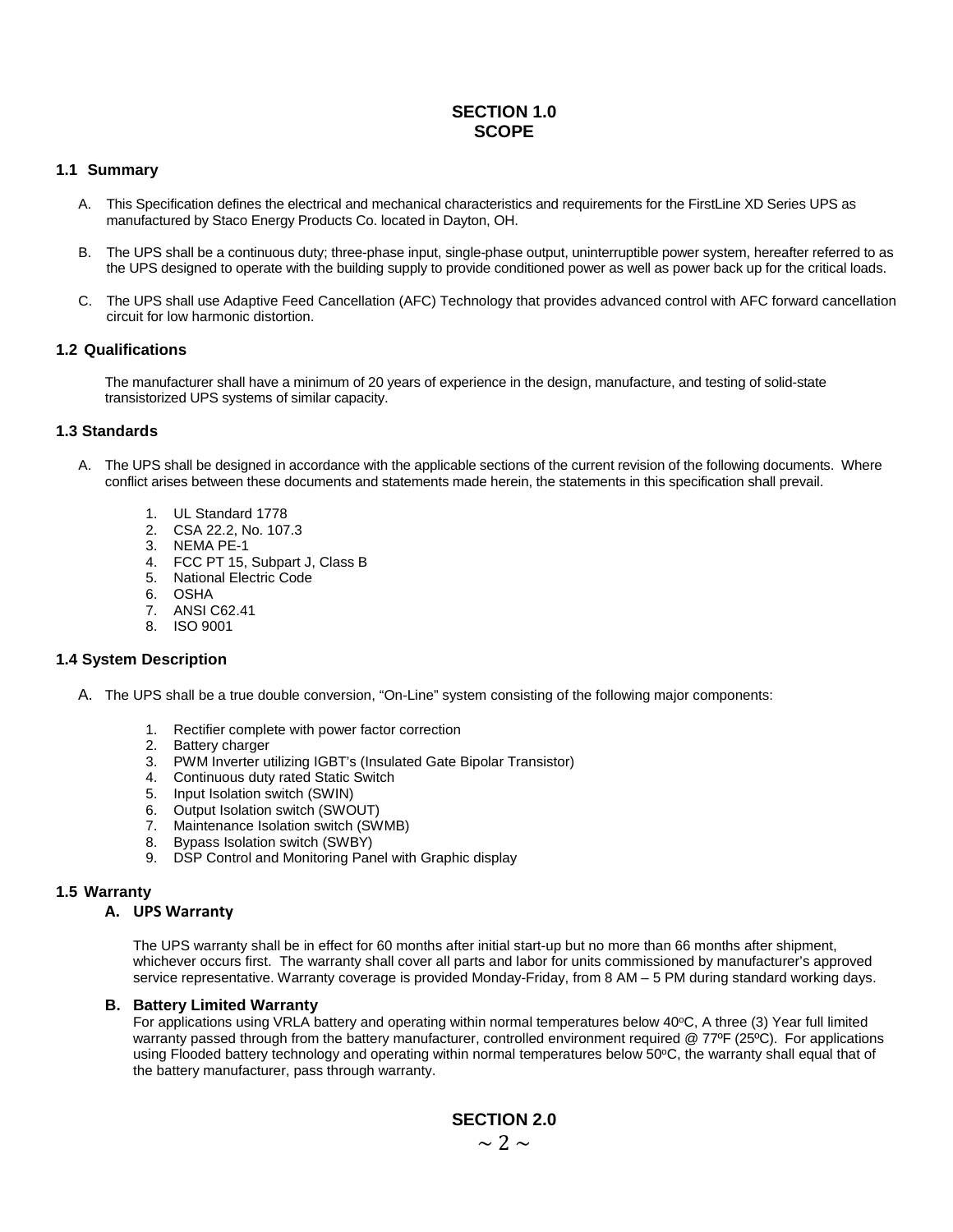#### **PRODUCT**

#### **2.1 Modes of Operation**

- **A.** The UPS shall may start on Bypass and transfers to inverter after the rectifier and inverter have started. This unit may also start without have a bypass source. The rectifier input must be qualified (voltage, frequency, phase sequence) in order to start the rectifier.
- **B.** The UPS shall be designed to operate as an on-line, reverse transfer system in the following modes:

#### **1. On-Line (Normal)**

The load shall always be powered by the inverter, with stabilized voltage and frequency, using the energy from the mains power supply (INPUT). If there is a fault in the INPUT, the UPS shall switch to the batteries in zero time and the batteries shall supply energy to the inverter to keep the load powered (for the backup time of the batteries). When the INPUT is restored the batteries shall be automatically recharged by the rectifier.

#### **2. Emergency**

Upon failure or degradation of the incoming AC power, either utility or generator, the critical AC load supplied by the inverter will draw its power from the batteries. There shall be no interruption of power switching from utility AC power to batteries or switching from batteries back to utility AC power upon its restoration.

#### **3. Recharge**

Upon restoration of utility AC power the UPS will restart, the rectifier and charger shall assume the inverter and battery recharge loads. If the bypass source is within acceptable limits, the UPS will retransfer the critical load back to the inverter.

#### **4. Bypass**

When the inverter overload capacity is exceeded, the static transfer switch shall perform a transfer of the load from the inverter to the bypass source with no interruption in power to the critical load.

#### **5. Power Conditioning Mode**

The UPS shall be capable of operation as a Precision Power Conditioner (PPC), (without batteries), and field upgraded to a complete UPS with the addition of batteries without major internal wiring.

#### **6. Frequency Conversion Mode (120 VAC Output Units Only)**

The UPS shall be capable of converting the frequency of 60/50 Hz programmable from the front Panel.

- **C. Paralleling**  The UPS shall have expansion capabilities for up to 4 modules paralleled for capacity or redundancy. The UPS units shall be connected in parallel and shall share the connected load. paralleling circuit and /or paralleling card shall be standard.
- **D. Hot Standby Economy Mode**  The UPS may be configured for higher efficiency using the inverter hot standby economy mode. In this mode during normal operation, the load is supplied utilizing the static bypass feed. In the event of a power event, the load is switched to the inverter in hot standby mode and protected from the event.

#### **2.1** [BF1]**Components**

#### **A. Rectifier**

The IGBT rectifier shall be capable of receiving utility input and rectifying it to produce Direct Current (DC) power at levels sufficient enough to supply the load via the inverter and charge the batteries.

#### **1. Input Protection**

The rectifier shall include protection against primary power surges, (except for lightning transients) and under or over voltage conditions. This protection is provided via fuses, MOVs and Microprocessor Control of the rectifier.

#### **2. Filtering**

Sufficient filtering of the rectifier/charger output shall be provided to prevent damage to the battery. Ripple voltage shall not exceed 2% RMS.

#### **3. In-Rush Limiting**

When the primary power is applied to the rectifier, there shall be no in-rush current.

#### **4. Walk-In**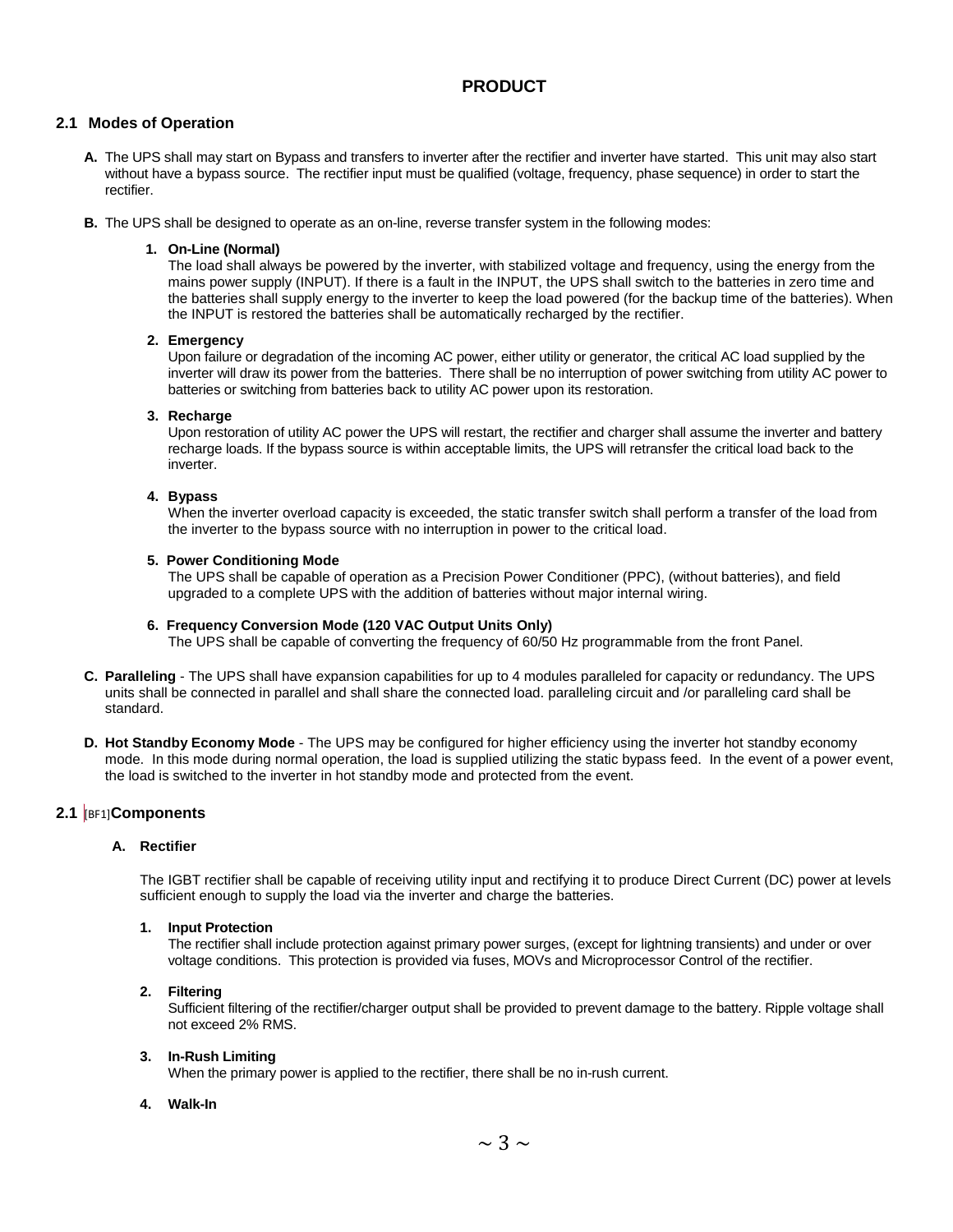When the utility power is applied to the rectifier, the current shall gradually increase. Walk-in from 25% max to 100% full load rating in 0-99 seconds, adjustable. Delayed start may also be programmed from 0 to 3600 seconds.

#### **5. Automatic Restart**

Upon restoration of utility AC power after a power outage, the rectifier shall automatically restart and resume the inverter and battery recharge loads, functional only on units with batteries.

#### **6. Charger**

An integral charging circuit shall be capable of recharging the batteries during normal operation to ensure maximum life from the battery system.

#### **7. Charger Capacity**

The charger shall have sufficient capacity to recharge a fully discharged battery to 90% capacity within ten times discharge time.

#### **8. Battery Test**

The UPS shall periodically check the battery system for an open cell. If the UPS detects an open cell, an alarm condition shall be displayed and an audible alarm shall sound.

#### **B. Inverter**

The inverter section of the power converter module shall utilize Insulated Gate Bipolar Transistors (IGBT's). This solidstate device that incorporates digital signal processing (DSP) pulse width modulation (PWM) technology capable of accepting the output of the rectifier or the battery system voltage and delivering AC power within specified limits to the critical load bus. The inverter shall be microprocessor controlled and include all necessary timing logic and control circuits.

#### **C. Inverter Start-Up**

The inverter shall automatically startup when a start command is generated and shall be stable and ready to deliver power to the load.

#### **1. Inverter Protection**

Inverter IGBT's shall be protected by current limiting circuits. The inverter shall be capable of running indefinitely with the batteries disconnected. For rapid removal of the inverter from the critical load, the inverter's control electronics shall instantaneously turn off the inverter when the inverter's capacity is exceeded. Simultaneously, the static transfer switch shall transfer the load to utility power without interruption to maintain continuous power to the critical load.

#### **2. Inverter Oscillator**

The inverter shall contain an oscillator capable of operating and maintaining the output frequency of the inverter within specified limits. The inverter oscillator shall be capable of frequency synchronization and phase locking to the bypass utility power source frequency. When operating as a slave to the utility power and a failure occurs in the slaving signal, the inverter oscillator shall automatically revert to a free running state and maintain the specified limits. The oscillator shall not drift more than 0.05% while operating at maximum rated operating temperature.

#### **3. Phase Balance**

 Electronic controls shall be provided to regulate each phase so that an unbalanced load will not cause the output voltage to go outside of the specified voltage unbalance or phase displacement limits.

#### **D. Static Transfer Switch – 100% Rated, Continuous Duty**

An internally mounted static transfer switch and bypass circuit shall be provided as an integral part of the UPS. The static switch shall be naturally commutated high speed devices rated to conduct full load current continuously while on bypass power. The static switch shall be designed to avoid back-feed into the utility supply. Failure of one device shall not affect the operation of the UPS and the failure shall be shown on the LCD display.

#### **1. Bypass Transfer**

The static switch shall automatically and successfully transfer the critical load from the inverter to the bypass source under the following conditions:

- DC voltage out-of-limits
- Inverter failure
- Critical load current exceeds inverter overload rating
- Over-temperature develops within the inverter
- Manual command is given
- Hot Standby Economy mode event clears

Transfer shall be automatically inhibited whenever bypass source parameters are outside predetermined (adjustable) limits, or UPS output and bypass are not synchronized and phase locked.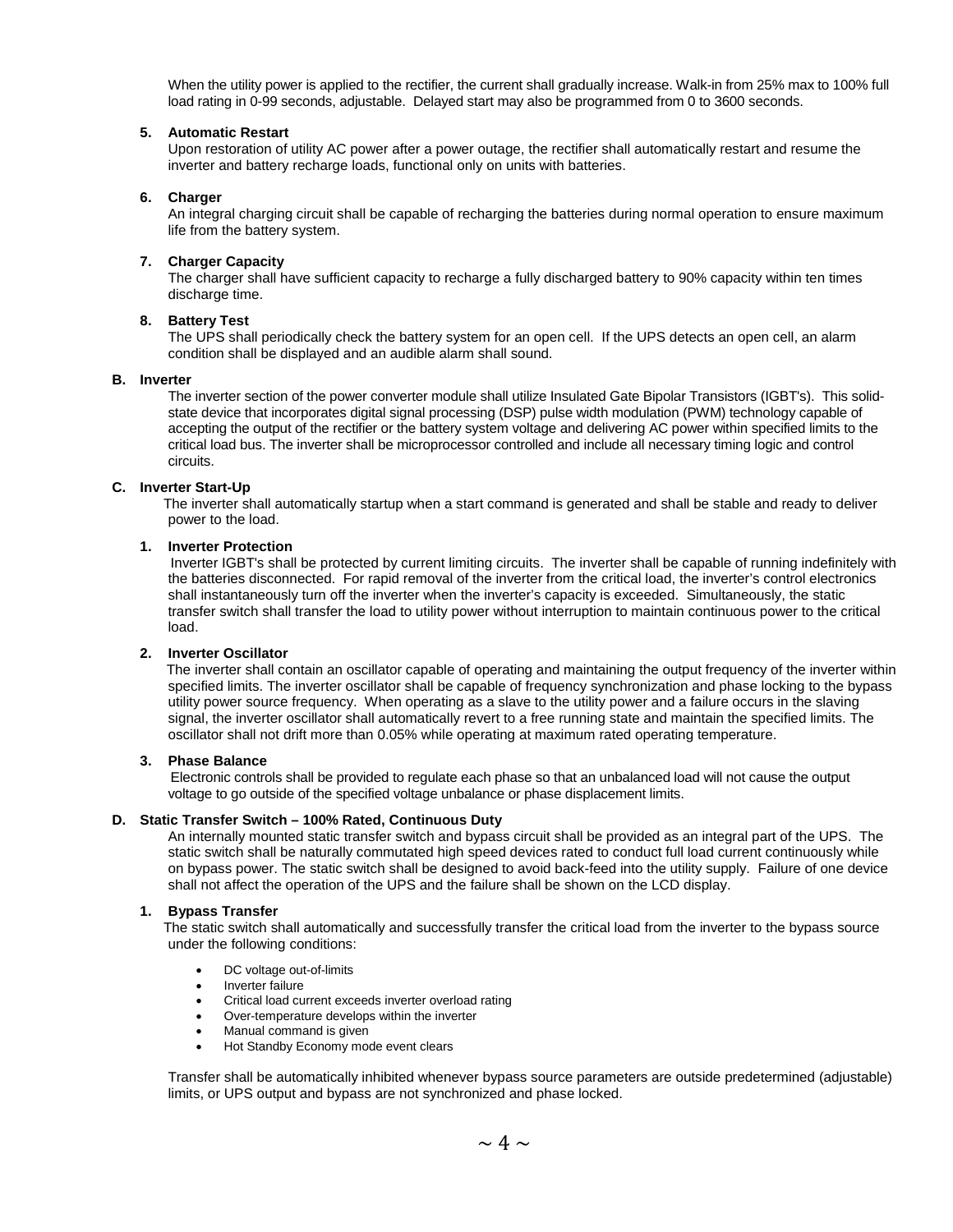#### **2. Retransfer**

The static switch shall automatically and successfully retransfer the critical load from the bypass source to the inverter under the following conditions:

- Inverter output voltage returns to within specified limits.
- Critical load current reduces to within inverter limits.
- Hot Standby Economy mode event

#### **E. Battery**

#### **1. General**

The UPS module may use a valve-regulated sealed lead acid (VRLA) heavy duty industrial battery, designed for auxiliary power service in an UPS application. The primary battery shall be furnished with impact-resistant plastic cases and housed internal of the UPS and/or external cabinet(s) installed both adjacent to or as standalone versions. Optional flooded wet cell lead acid or Nickel Cadmium batteries may also be used.

#### **2. Protection against Deep Discharge and Self-Discharge**

The UPS shall be equipped with a device designed to protect the battery against deep discharge, depending on discharge conditions, with isolation of the battery by a circuit breaker. In particular, a monitoring device shall adjust the battery shutdown voltage as a function of a discharge coefficient to avoid excessive discharge at less than the rated output.

#### **3. Battery Self-Tests**

The UPS shall periodically test the batteries. Should the UPS determine that the batteries would not sufficiently support the load an alarm shall be indicated.

#### **F. Manual Internal Maintenance Bypass**

Bypass switching shall allow the critical load to be fed from the bypass power source, while providing isolation of the static switch during maintenance.

#### **2.** [BF2]**Electrical Specifications**

#### **A. Ratings**

- **1.** The UPS shall be available in power ratings of (kVA/kW): 10kVA/9kw 15kVA/13.5kw 20kVA/18kw 30kVA/27kw 40VA/36kw
- 2. In application operating **below 40°C**, an optional minimum battery time with (1) Internal Battery String of 90 watt batteries @ Full Load shall be:

10kVA / 37 Minutes 15kVA / 21 Minutes 20kVA / 14 Minutes 30kVA / 9 Minutes 40kVA / 5 Minutes

#### *Only front access for battery service will be allowed.*

#### **3. AC Input Characteristics**

The UPS shall be capable of providing any of the voltages below without the need for an external transformer cabinet and accept power from two (2) sources as standard (Dual Input).

#### a. **Nominal Voltage**:

208Y/120 VAC, 3 Phase, 4-wire + ground **or** 208 VAC, 3 Phase, 3-wire (Delta, internal transformer) **or** 220/127 VAC configurable from the Front Panel **or** 480Y/277 VAC, 3 Phase, 4-wire + ground **or** 480 VAC, 3 Phase, 3-wire (Delta, internal transformer) **or** *order than*  $\theta$ 600 VAC, 3 Phase, 3-wire (Delta, internal transformer)

- b. **Nominal Voltage Range:** +15/-20% (Battery discharge at -15% at full load).
- c. **Frequency:** 50/60Hz, +/- 5.0Hz
- d. **Power Factor:**  $\geq$  0.99 at full load, 0.98 minimum at 50% load.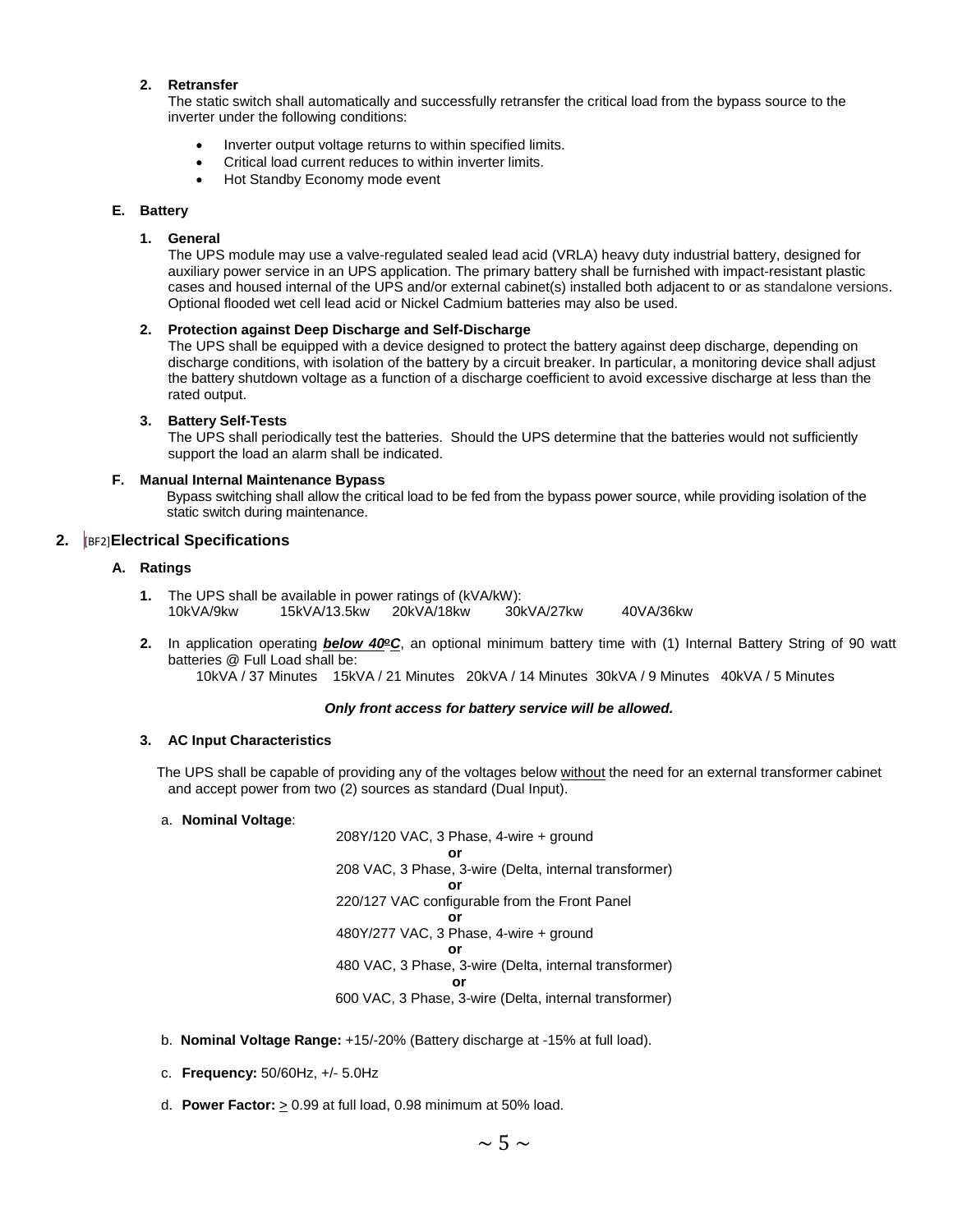- e. **Current Harmonic Distortion (THDi):** < 1% at full load, <2% at 50% load and <5% at 10% load.
- f. **Inrush current:** Less than nominal input current for less than one cycle.
- g. **Input Surge Protection:** UPS shall be equipped to withstand surges per ANSI/IEEE C62.41.
- h. **Rectifier Walk-in:** Input current shall ramp up from 25% to 100% over 10 seconds. Adjustable 0 to 99 seconds.

#### **4. AC Output Characteristics**

The UPS shall be capable of providing any of the voltages below without the need for an external transformer cabinet.

a. **Voltage:** ± 2% steady state variation phase-to-phase voltage.

120 VAC, 1 phase, 2-wire plus ground **or**

220/127 VAC configurable from the Front Panel **or** 277 VAC, 1 Phase, 2-wire + ground (internal transformer)

- b. **Frequency:** 60/50Hz, ±0.5%, 1.0%, 2.0%, 5.0% User settable, 60Hz, ± 0.01Hz when free running.
- c. **Voltage regulation:** ±2% for balanced load.
- d. **Voltage Distortion:** <1% with balanced loads, 2% with unbalanced loads (THD).
- e. **Voltage Transient (Step Load) Response:** a) <5% RMS for a 100% step load b) +/- 1% (loss or return of AC input)
- f. **Voltage Recovery Time:** Return to within 1% of nominal value within 10 milliseconds.
- g. **Non-Linear Load Capability:** Output voltage total harmonic distortion shall be less than 1% when connected to a 100% non-linear load with a crest factor not to exceed 3%.
- h. **Slew Rate:** Adjustable .1 to 10 Hertz per second.
- i. **Power Factor:** 0.9 at the rated volt amperes (VA).
- j. **Inverter Overload Capability:** 125% of rated load for 10 minutes, 150% of rated load for 60 seconds.
- k. **Bypass Overload Capability:** 400% for 10 seconds, 1000% for ½ cycle.
- l. **Output Waveform:** Sinusoidal.
- m. **Efficiency:** Up to 94% at Full Load.

#### **5. Battery**

**a.** 36 each 12 VDC/Jar Batteries – with center tap VRLA Maintenance Free Lead Acid batteries or 216 cell Flooded Wet Cell Lead Acid and 360 cell Nickel Cadmium batteries also available.

**b. Battery Voltage:** 432 volts DC nominal, 486VDC float.

#### **2.3** [BF3]**Mechanical Design and Ventilation**

- **A.** Enclosure: The UPS shall be housed in a freestanding NEMA 1 enclosure with dead front construction. Additional rated NEMA enclosures are optional. The mechanical structure of the UPS shall be sufficiently strong and rigid to withstand handling and installation operations without risk and have provisions for forklift handling. The sheet metal elements in the structure shall be protected against corrosion by a suitable treatment, primed and powder coated painted black with a textured finish.
- **B.** Redundant n+1, forced air-cooling shall be provided to ensure that all components are operated within specification with air entry at the front with rear air exit.
- **C.** Cable Access: The standard UPS cabinet shall accommodate bottom cable entry. Provisions shall be available for top cable entry by the addition of a side car. Systems with optional transformer/maintenance bypass cabinet shall be standard with top cable entry.
- **D.** Clearance 8" rear for air flow, Front battery access.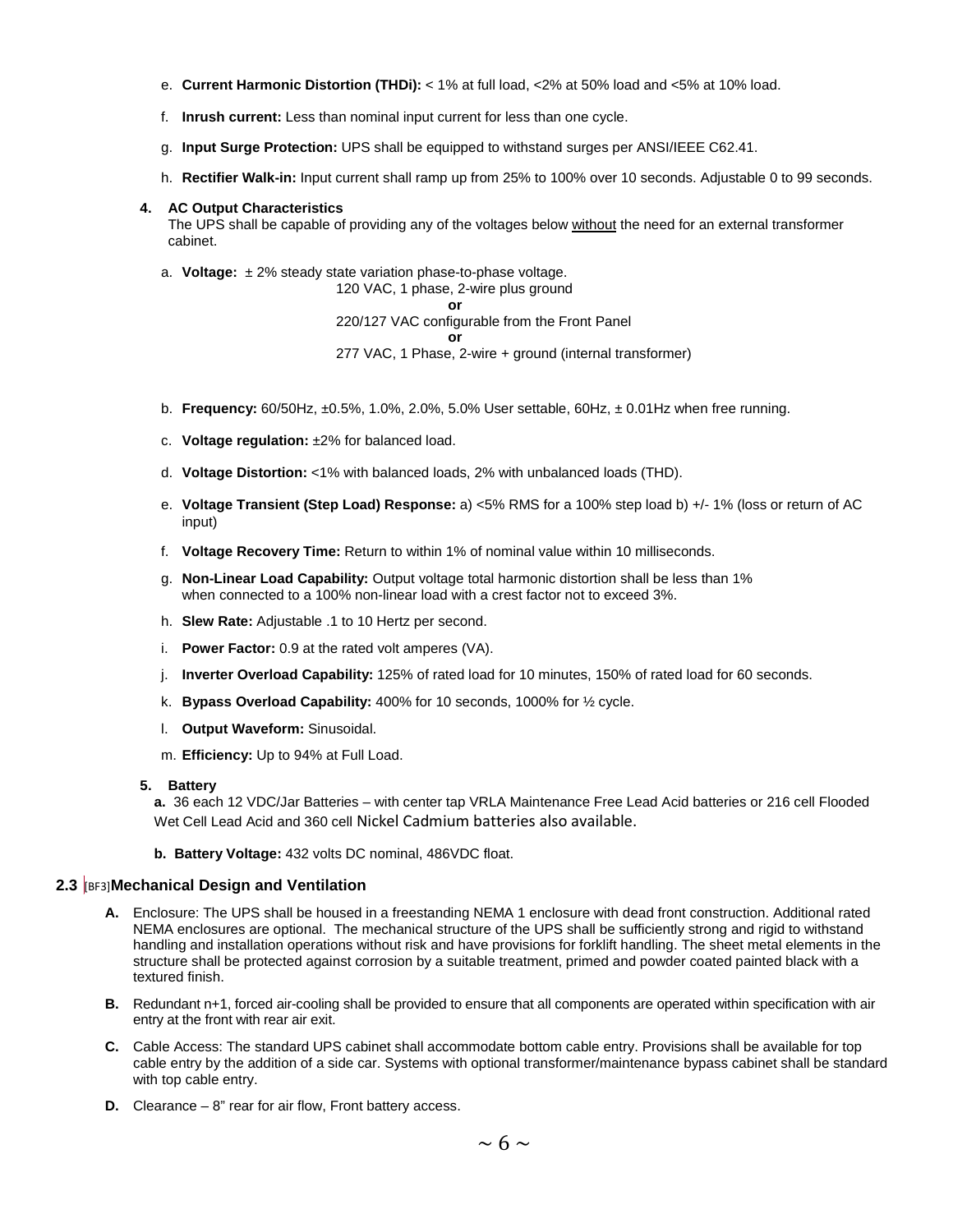- **E.** Cabinet Dimensions: 77.66" (1973 mm) H x 23.13" (587.4 mm) W x 34.74" (882.4 mm) D *(Always reference the spec control drawing for the most accurate and up to date dimensions)*
- **F.** Cabinet Weights: The UPS shall have a maximum weight of: 1. 10kVA, 15kVA & 20kVA: 688 - 1,799 lbs. (312 - 816 kg.) 2. 30kVA & 40kVA: 688 - 2,012 lbs. (312 - 913 kg.)
- **G.** Ventilation and Heat Rejection: The UPS shall be designed for forced air cooling. Air inlets shall be provided from the front and bottom of the UPS enclosure. Air exhaust shall be from the back of the unit. Full load heat rejection shall be:

| BTU/Hr.                   | 10kVA                   | 15kVA                                      | 20kVA                  | 30kVA                                  | 40kVA                       |
|---------------------------|-------------------------|--------------------------------------------|------------------------|----------------------------------------|-----------------------------|
| W/O<br><b>fransformer</b> | 400                     | 3.500                                      | <4.700                 | .000                                   | :9.300                      |
| W/T<br>l ranstormer       | 700<br>2.900<br>_<br>ີ. | 6,500<br>5.200<br>$\overline{\phantom{a}}$ | 12.900<br><b>6.900</b> | 2.900<br>10.300<br>$\overline{1}$<br>- | 17,200<br>10<br>700<br>.ن ۱ |

#### **2.5 Environmental Requirements**

- **A.** The System shall withstand any combination of the following external environmental conditions without operational degradation.
	- 1. Operating Temperature Range: 32ºF (0ºC) to 122ºF (50ºC) for the electronics, however the VRLA batteries should not be exposed to prolonged periods of temperature above 77ºF (25ºC). For every 15ºF (8ºC) above 77ºF battery life is cut in half, and may void the battery warranty.
	- 2. Storage Temperature Range: -25ºF (-32ºC) to 122ºF (50ºC) however VRLA batteries should not be exposed to temperatures above 77ºF (25ºC). For every 15ºF (9.5ºC) above 77ºF battery life is cut in half, and may void the battery warranty. Follow standard storage and recharge practices as prescribe by the battery manufacturer.
	- 3. Relative Humidity: Continuous operation with a relative humidity up to 95% non-condensing at 77°F (25°C).
	- 4. Altitude: Normal operation without de-rating is 3,281 feet.
	- 5. Audible Noise: Audible noise generated by the UPS shall not exceed 75 dBA when measured at 1 meter in front of the power converter using scale "A" of a standard ASA sound level-measuring device.

#### **2.6 System Controls and Indicators**

The UPS unit shall incorporate the necessary controls, instruments and indicators to allow the operator to monitor the system status and performance, as well as take any appropriate action. The UPS Control and Display shall have (3) sections.

#### **LED Indicators Graphic Display Keyboard/Navigation**

#### **LED Indicators for:**

- Rectifier Input Voltage OK Green
- Unit on Bypass Orange
- Inverter working Green
- Unit on Battery/Main Failure Red
- Alarm Activated Red

#### **Graphic Display**

A main display 3.5" H x 4.58" W screen shall be provided to display the UPS measurements and for consulting the various menus which the user shall select using the designated function keys.

#### **Keyboard/Navigation**

Area with (6) function keys to navigate through menu screens which is active. The display shall indicate the function belonging to the corresponding key in the appropriate box, access main menu, go back to previous menu or display, scroll, confirm selection and silence function keys.

The UPS shall have buttons allowing the user to scroll through the display menus provided by the graphic display.

ENT «Enter» key. Confirmation of orders, program values.

- «Left» key for submenu navigation, or cursor displacement.
- **→** «Right» key for submenu navigation, or cursor displacement.
- **7** «Up» key for menu navigation, or digit modification.
- $\mathbf{\ell}$  «Down» key menu navigation, or digit modification.

ESC «Escape» key. Return to main screen, cancel/finish programming.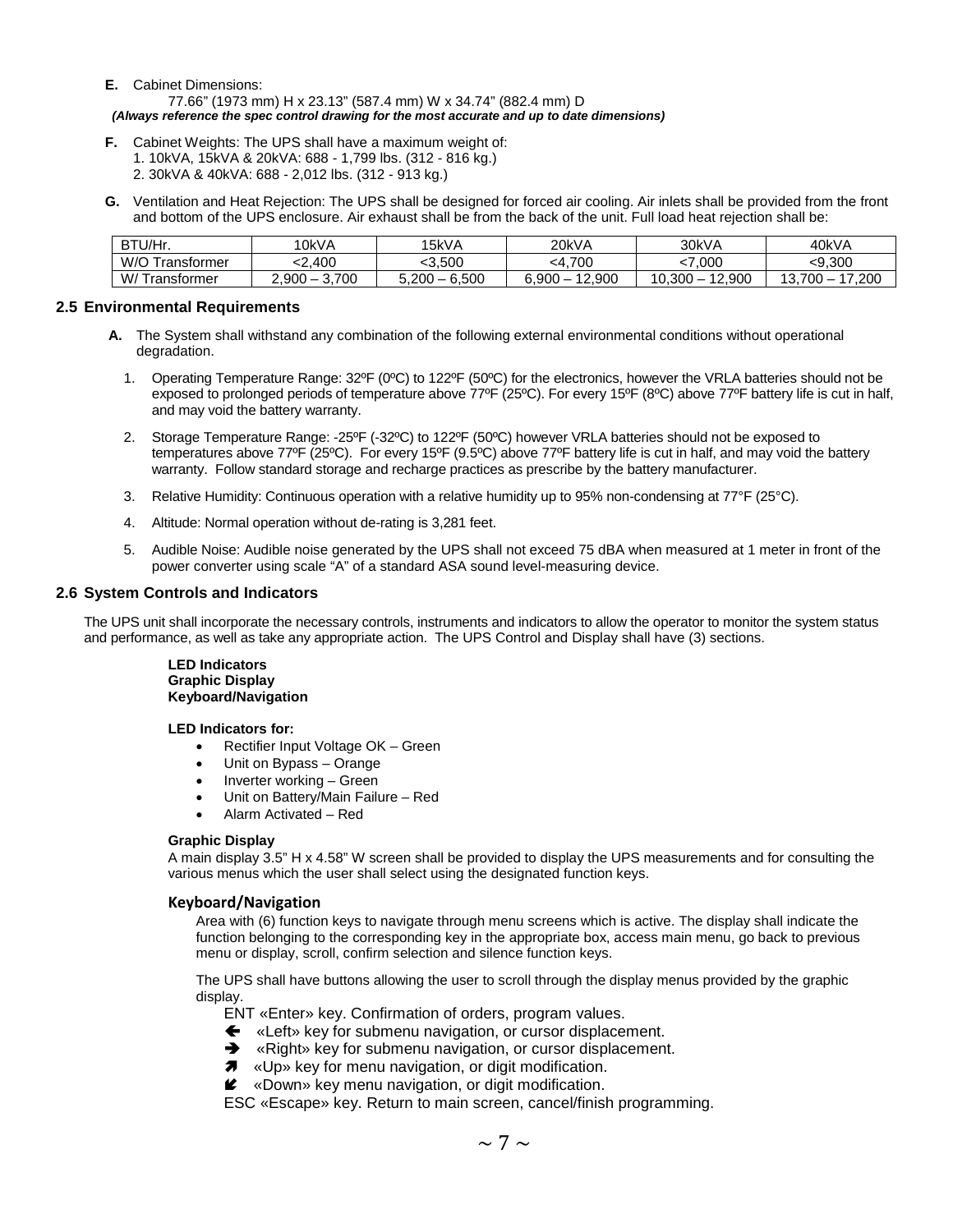#### **A. Graphic Display**

A graphical screen display shall be on the UPS door, which provides the user to have a close-up, detailed overview in real time of the status of the UPS. The user shall be able to switch the UPS on and off, consult electrical mains, output, battery measurements, and perform the main UPS settings. This display shall also incorporate a mimic diagram showing the current operating status of the UPS.

#### **B. Menu Display Screens**

#### • **Main Level Screen**

- o UPS Power Flow 1-line<br>o Input Line-Neutral Volta
- o Input Line-Neutral Voltage (L1, L2, L3)<br>o Input Frequency
- o Input Frequency<br>
o Battery Positive-
- o Battery Positive-Half Voltage<br>
o Battery Negative-Half Voltage
- o Battery Negative-Half Voltage<br>
o Battery Capacity
- o Battery Capacity<br>
o Output Line-Neu
- $\circ$  Output Line-Neutral Voltage (L1, L2, L3)<br> $\circ$  Output Frequency
- o Output Frequency<br>o Load Percentage
- Load Percentage

#### • **System Control and Status**

- o On<br>off
- o Off
- o Battery Test<br>o Back (Returr
- Back (Return to Main Screen)
- **Measure Screen – Page 1**
	- o Input voltages phase to phase<br>o Input voltages phases to neutral
	- o Input voltages phases to neutral<br>o Input current per each phase
	- o Input current per each phase<br>
	o Output voltages phase to pha
	- Output voltages phase to phase
	- o Output voltages phases to neutral
	- o Output current per each phase<br>
	o DC bus voltages positive and n
	- DC bus voltages positive and negative
	- o Battery voltages positive and negative

#### • **Measure Screen - Page 2**

- o Inverter Output Voltages Phases to Neutral<br>o Inverter Output Current per each Phase
- o Inverter Output Current per each Phase<br>
o Bypass Voltages Phases to Neutral
- o Bypass Voltages Phases to Neutral<br>
o Bypass Current per each Phase
- o Bypass Current per each Phase<br>
o Charge Battery Currents
- o Charge Battery Currents<br>
o Discharge Battery Currer
- **Discharge Battery Currents**

#### • **Measure Screen – Page 3**

- o Input Apparent Power of L1<br>
o Input Apparent Power of L2
- Input Apparent Power of L2
- o Input Apparent Power of L3<br>
o Input Active Power of L1
- o Input Active Power of L1<br>o Input Active Power of L2
- o Input Active Power of L2<br>
∩ Input Active Power of L3
- o Input Active Power of L3<br>
o Total input Apparent Pow
- o Total input Apparent Power and Active Power<br>o Input Power Factor (each phase)
- o Input Power Factor (each phase)<br>
o Input. Bypass and Output Freque
- o Input, Bypass and Output Frequencies<br>
o Rectifier, Inverter and Battery Tempera
- Rectifier, Inverter and Battery Temperature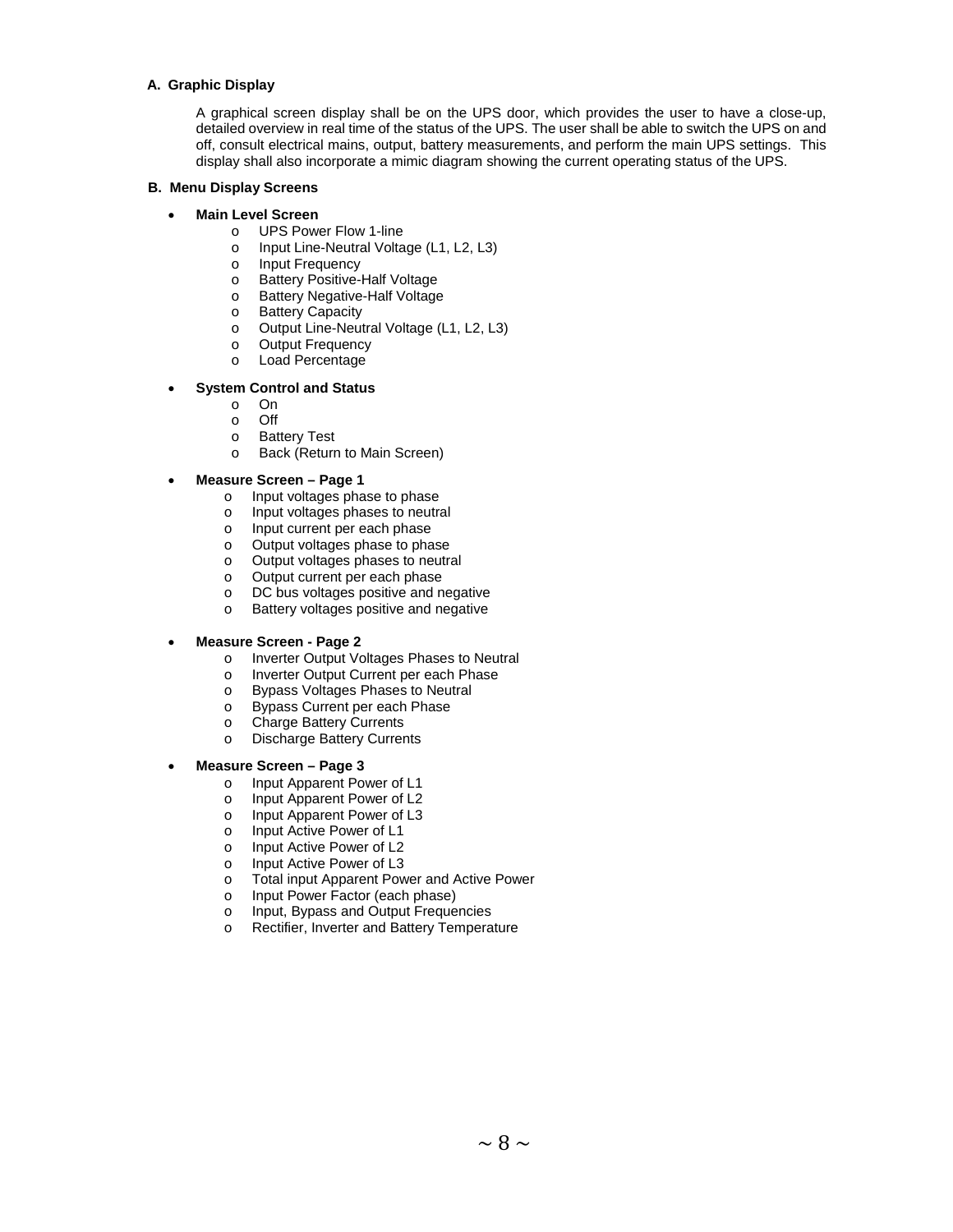- **Measure Screen – Page 4**
	- o Output Apparent Power of L1<br>
	o Output Apparent Power of L2
	- o Output Apparent Power of L2<br>
	o Output Apparent Power of L3
	- Output Apparent Power of L3
	- o Output Active Power of L1
	- Output Active Power of L2
	- o Output Active Power of L3<br>
	o Total Output Apparent Pow
	- o Total Output Apparent Power and Active Power
	- o Output Power Factor (each phase)<br>
	o Output Load of Three Phases
	- o Output Load of Three Phases<br>
	o Total Input Load and Total Ou
	- o Total Input Load and Total Output Load<br>
	o Estimated Battery Time
	- **Estimated Battery Time**

#### • **Settings Screen**

- o Basic Settings<br>Fime
	- Time and Date
	- **Language**<br>Modhus A
	- Modbus Address<br>Program Service
	- Program Service Contact Information
	- **Baud Rate**
	- Parity Type of COM Port
	- **Number of Stop Bits**
	- Protocol Type of COM Port
	- **Battery Test Schedule Disable, Weekly, Monthly, Yearly<br>Battery Test Schedule Select Day of the Week**
	- Battery Test Schedule Select Day of the Week
- o Advanced Settings Screen
	- Password
	- Set Rated Values
		- Input Voltage
		- Output Voltage
		- Input Voltage Minimum Margin %
		- Input Voltage Maximum Margin %
		- Bypass Voltage Minimum Margin %
		- Bypass Voltage Maximum Margin %
		- DC Bus Voltage
		- **Output Current**
		- **Battery Charging Current**
		- Battery Probe
		- AC Current Probe
- o Information Screen 3.6
	- **LCD Version**<br>**DSP Version**
	- **DSP Version**<br>**Berial Number**
	- Serial Number
	- **Service Phone Number**
	- Service Email Address<br>Service Contact Addres
	- Service Contact Address
- **Alarms Screen**
	- o 77 Alarms Identified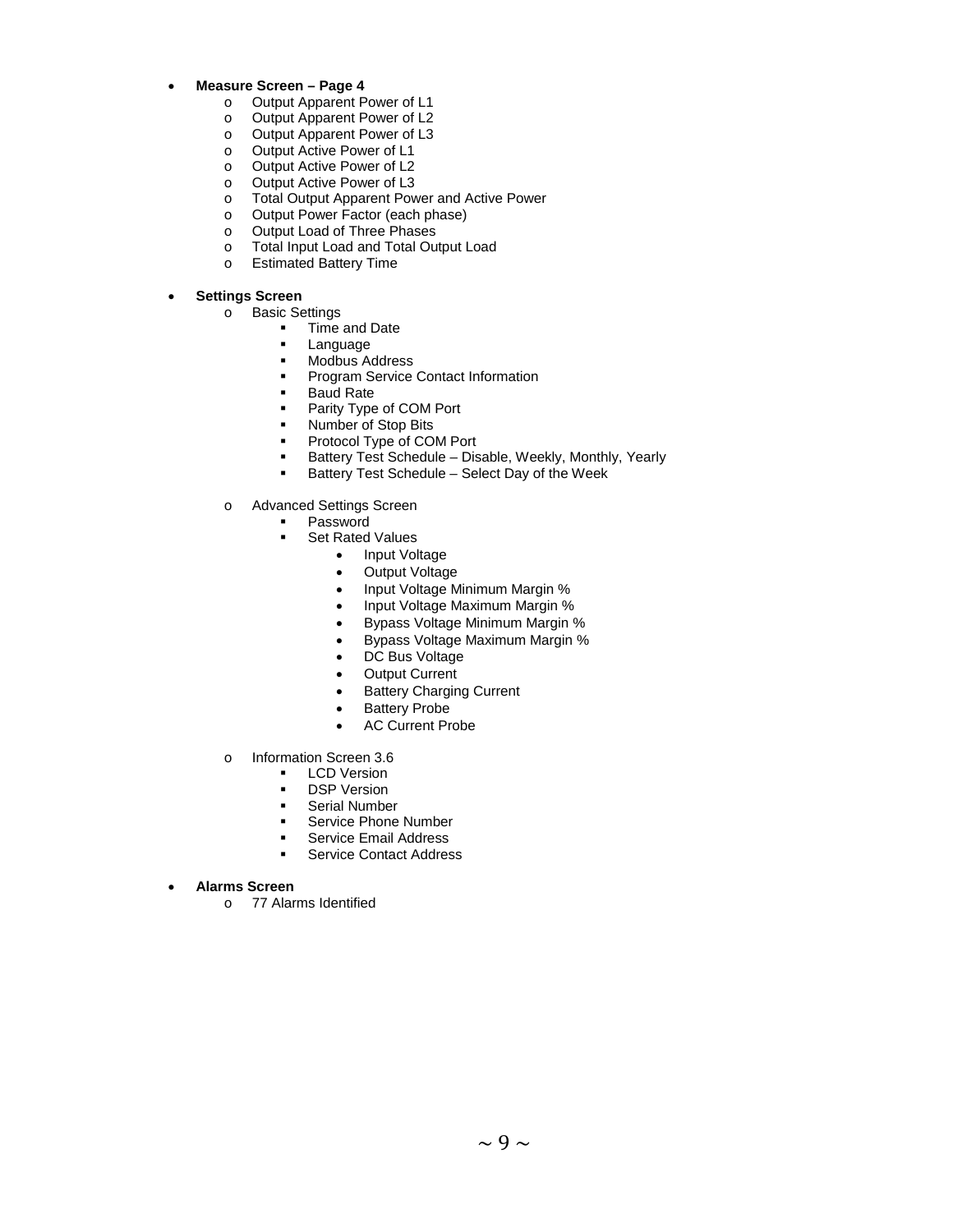- **Data Logger Screen**
	- o hour of alarm activation
	- o minutes of alarm activation
	- o seconds of alarm activation
	- o day of alarm activation
	- o month of alarm activation
	- o year of alarm activation
	- o hour of deleted alarm
	- o minutes of deleted alarm
	- o seconds of deleted alarm
	- o day of deleted alarm
	- o month of deleted alarm
	- o year of deleted alarm

#### **C. Communications (Standard)**

#### **The UPS shall have the ability to communicate through the following options:**

- 1. **SNMP:** Internal SNMP Card shall be standard on all UPS's to allow UPS management across a LAN using any of the main network communication protocols - TCP/IP, HTTP and network interface (SNMP). ViewPower Pro shutdown/monitoring software shall enable the UPS to integrate easily into medium and large sized networks and provide reliable communications between the UPS and management systems employed.
- 2. **Modbus:** Interna**l** MODBUS/JBUS Card**,** Protocol converter shall be standard and used to monitor the UPS using the MODBUS/JBUS protocol on RS232 or RS485 serial lines. It shall also manage a second independent RS232 serial line that can be used to connect to other devices such as the SNMP.
- 3. **Relay Interface:** Three voltage free relays shall be provided through a sub-D9 connector. Consisting of 3 output signaling relays
	- a. Unit on Bypass
	- b. Low Battery
	- c. General alarm

#### **2.6.1 Com Port to Relay**

The communication port to relays provides digital signals in the form of potential free contacts with a maximum applicable voltage and current of 6 A 30 V DC or 6 A 100 V AC. Both channels are in use for connecting the UPS with any machine or devices that has this standard bus (connector DB9). It shall consists of 3 output signaling relays (one of which is configurable), whose common point is connected to pin 5. Also an input signal can be externally supplied to perform Shutdown (5V~12V).

#### **2.6.2 Com Port RS-232 & RS-485**

In the same connector DB9 there shall be both ports of communication of the equipment, the RS-232 and the RS-485, they cannot be simultaneously used as mutually exclusive. Both channels are in use for connecting the UPS with any machine or devices that has this standard bus. The RS-232 consists of the transmission of serial data, so it is possible to send a large amount of information through a communication cable of just 3 wires.

#### **2.6.2.A Communication protocol of the RS-232**

The communication protocol used is of MASTER/SLAVE type. The computer or computer system (MASTER) asks about a certain data, and the UPS (SLAVE) answers immediately with the required data.

Firstly it will be programmed the communication channel of the computer with the same parameters as the communication channel of the UPS. Then we will be prepared to start the communication and therefore send the UPS the first question.

#### **2.6.2.B Physical structure of the RS-485.**

Unlike other serial communication links, this uses only 2 wires (pins 4 and 9 of the female DB9 connector) to perform the dialogue between the systems connected to the network. The communication will be established by sending and receiving signals in differential mode, which gives the system great immunity to noise and a long reach (approx. 2,635 ft. (800 m).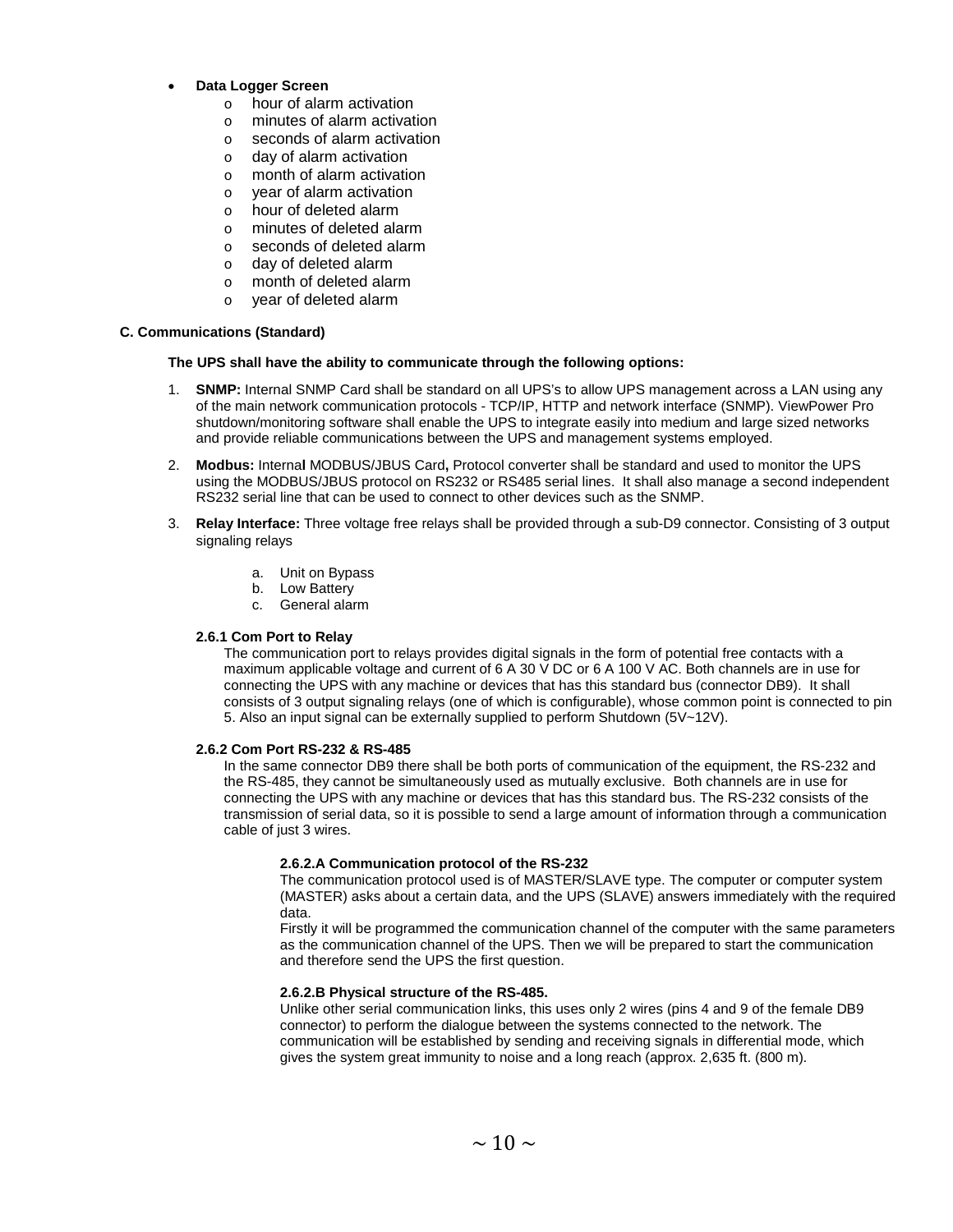#### 4. **Form C Contact Alarm Relay Board**

The Alarm Board is active (powered up) when the UPS output is ON. It relays based upon the status of UPS. (6) NO/NC 30v (AC or DC) <2 A shall be provided (non-Programmable) for: a. Normal Operation b. On Bypass c. On Battery d. Low battery e. Over Temp f. Alarm Preset

#### **E. Remote Emergency Power Off (EPO)**

 The UPS shall be equipped with provisions for local and remote emergency power off that shall be used to command UPS shutdown remotely.

#### **2.7 Parallel Configuration**

**A.** The UPS shall have expansion capabilities for up to 4 modules (same rating) in a parallel configuration for capacity or redundancy as required to support future growth and to increase reliability. The UPS units shall be connected in parallel and shall share the connected load. The parallel card/circuit shall be standard without any field modification or added parts.

#### **2.8 Options**

#### **A. Battery System Options**

#### **1. External Battery Cabinet System**

Extended run time battery cabinet(s) shall be furnished in both adjacent and stand-alone versions. Shunt-trip disconnect shall be standard. Battery cables, contractor supplied.

#### **B. External System Maintenance Bypass**

For 120 VAC and 277VAC applications, a three (3) Breaker Wall Mount External Maintenance Bypass (make-beforebreak) with electronic interlocks shall be available. The total enclosure shall provide a wrap-around bypass configuration for total UPS isolation during maintenance or removal of the UPS. Maintenance bypass transfers shall be without interruption and shall have electronic interlocks to protect the UPS from damage in the event of out-ofsequence transfers.

For 480Y/277VAC input – 277VAC or 120VAC output and/or 3 wire Delta input applications an external Transformer Cabinet with a three (3) Breaker External Maintenance Bypass (make-before-break) shall be available.

#### **E. Remote Alarm/Annunciator Panel**

- 1. Normal Mode
- 2. Battery Discharge
- 3. Unit on Bypass
- 4. Over Temperature
- 5. General Alarm, Alarm present

#### **F. Harsh Environment Enclosure**

The UPS and any accessory cabinet(s) shall have the capability to be mounted and completely wired internal to, include AC cooling, inside any NEMA type enclosure (NEMA 12, 3R, 4X) by the UPS Manufacturer.

#### G. **Spare Parts**

Shall be available in three levels, Level 1- Minor, Level 2 - Medium and Level 3 - Major.

#### **H. Service Agreements**

Multi-level service and maintenance agreements shall be available.

#### **Section 3.0 Execution**

#### **3.1 Factory Testing**

Before shipment, the manufacturer shall fully and completely test the system to factory standards to assure compliance with the specification. Each subassembly shall undergo thorough testing prior to installation in the system. The total system shall be exposed to a functional load test and shall be subjected to a minimum of 24 hours "burn-in" test prior to shipment.

A complete test report shall be available for each unit and kept on file for future reference.